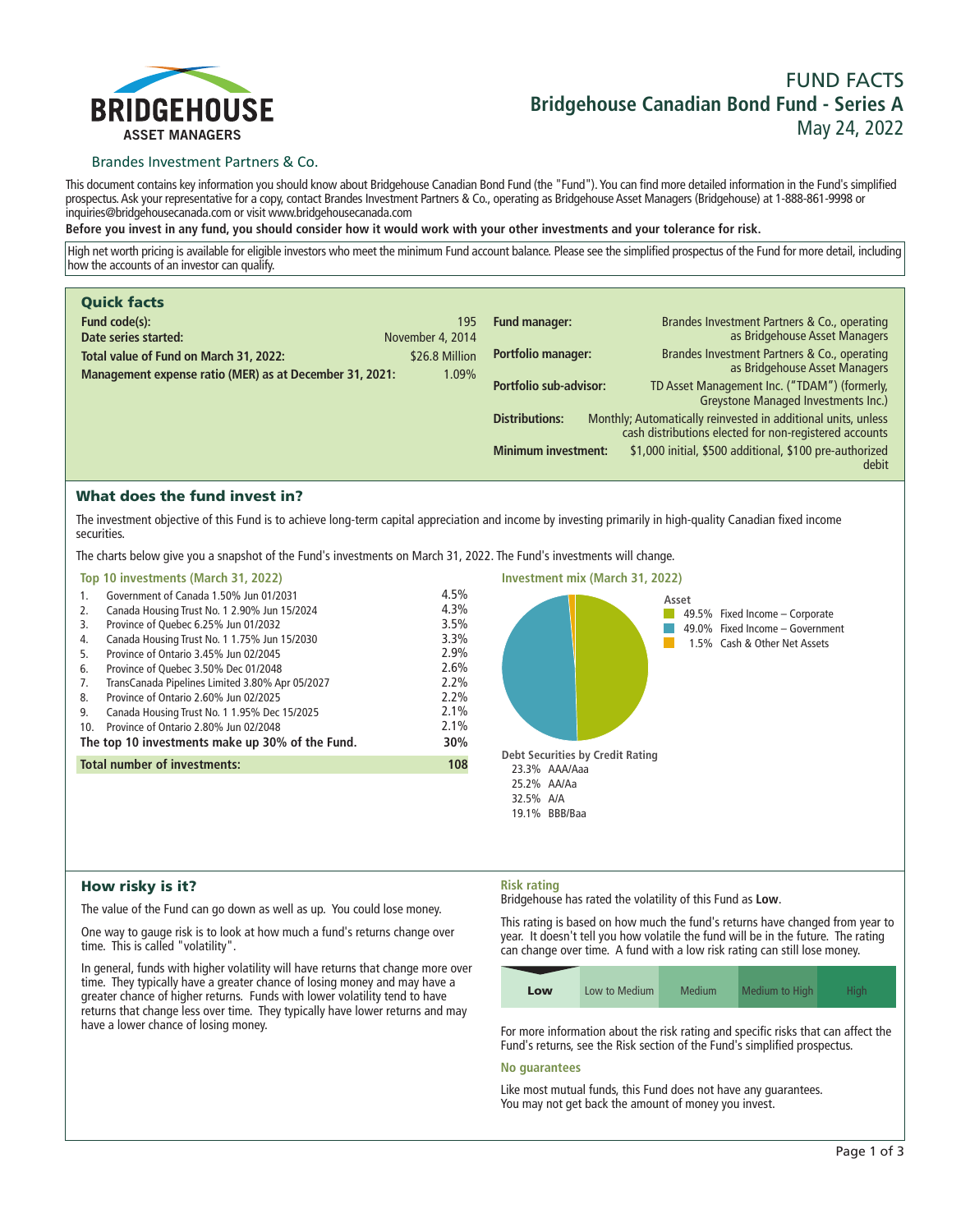

# How has the fund performed?

**This section tells you how Series A units of the Fund have performed over the past 7 years. Returns are after expenses have been deducted. These expenses reduce the Fund's returns.**

#### **Year-by-year returns**

**The bar chart shows the Fund's Series A units annual performance for each of the years shown. The Fund dropped in value once in 7 years. The range of returns and change from year to year can help you to assess how risky the Fund has been in the past. It does not tell you how the Fund will perform in the future.**



#### **Best and worst 3-month returns**

**This table shows the best and worst returns for Series A units of the Fund in a 3-month period over the past 7 years. The best and worst 3-month returns could be higher or lower in the future. Consider how much of a loss you could afford to take in a short period of time.**

|                    | <b>Return</b> | 3 months ending | If you invest \$1,000 at the beginning of the period |
|--------------------|---------------|-----------------|------------------------------------------------------|
| <b>Best return</b> | $6.8\%$       | June 30, 2020   | Your investment would rise to \$1,068                |
| Worst return       | $-6.9\%$      | March 31, 2022  | Your investment would drop to \$931                  |

#### **Average return**

**If you invested \$1,000 in the Series A units of this Fund on the day the Series was established it would be worth \$1,103 as of March 31, 2022. This represents an annual compound rate of return of +1.3%.**

| Who is this fund for?                                                                                                                                                                                                                                                                                                 | A word about tax                                                                                                                                                                                                                                                                                                                                                                                                                                                                       |
|-----------------------------------------------------------------------------------------------------------------------------------------------------------------------------------------------------------------------------------------------------------------------------------------------------------------------|----------------------------------------------------------------------------------------------------------------------------------------------------------------------------------------------------------------------------------------------------------------------------------------------------------------------------------------------------------------------------------------------------------------------------------------------------------------------------------------|
| • This Fund is suitable for investors who are long term investors and who<br>wish to add the appreciation and income potential of Canadian fixed<br>income securities to their portfolio.<br>This Fund is not suitable as a short term investment or for investors who<br>cannot tolerate a low degree of volatility. | In general, you'll have to pay income tax on any money you make on a fund.<br>How much you pay depends on the tax laws where you live and whether or not<br>you hold the Fund in a registered plan, such as a Registered Retirement<br>Savings Plan or a Tax-Free Savings Account.<br>Keep in mind that if you hold your fund in a non-registered account, any fund<br>distributions are included in your taxable income, whether you receive them in<br>cash or have them reinvested. |

# How much does it cost?

**The following tables show the fees and expenses you could pay to buy, own and sell Series A units of the Fund. The fees and expenses - including any commissions can vary among each series of a fund and among funds. Higher commissions can influence representatives to recommend one investment over another. Ask about other funds and investments that may be suitable for you at a lower cost.**

## **1. Sales charges**

**There is only one sales charge option when you buy this Series of units of this Fund.**

| Sales charge option    | What you pay                           |                                            | How it works                                                                                                                                                                                      |
|------------------------|----------------------------------------|--------------------------------------------|---------------------------------------------------------------------------------------------------------------------------------------------------------------------------------------------------|
|                        | in per cent $(\% )$                    | in dollars (\$)                            |                                                                                                                                                                                                   |
| Front-end sales charge | 0% to 5% of the amount you<br>purchase | \$0 to \$50 for each<br>\$1,000 investment | The sales charge is decided by you and your representative<br>at the time of purchase. It is deducted from the amount you<br>invest and is paid to your representative's firm as a<br>commission. |